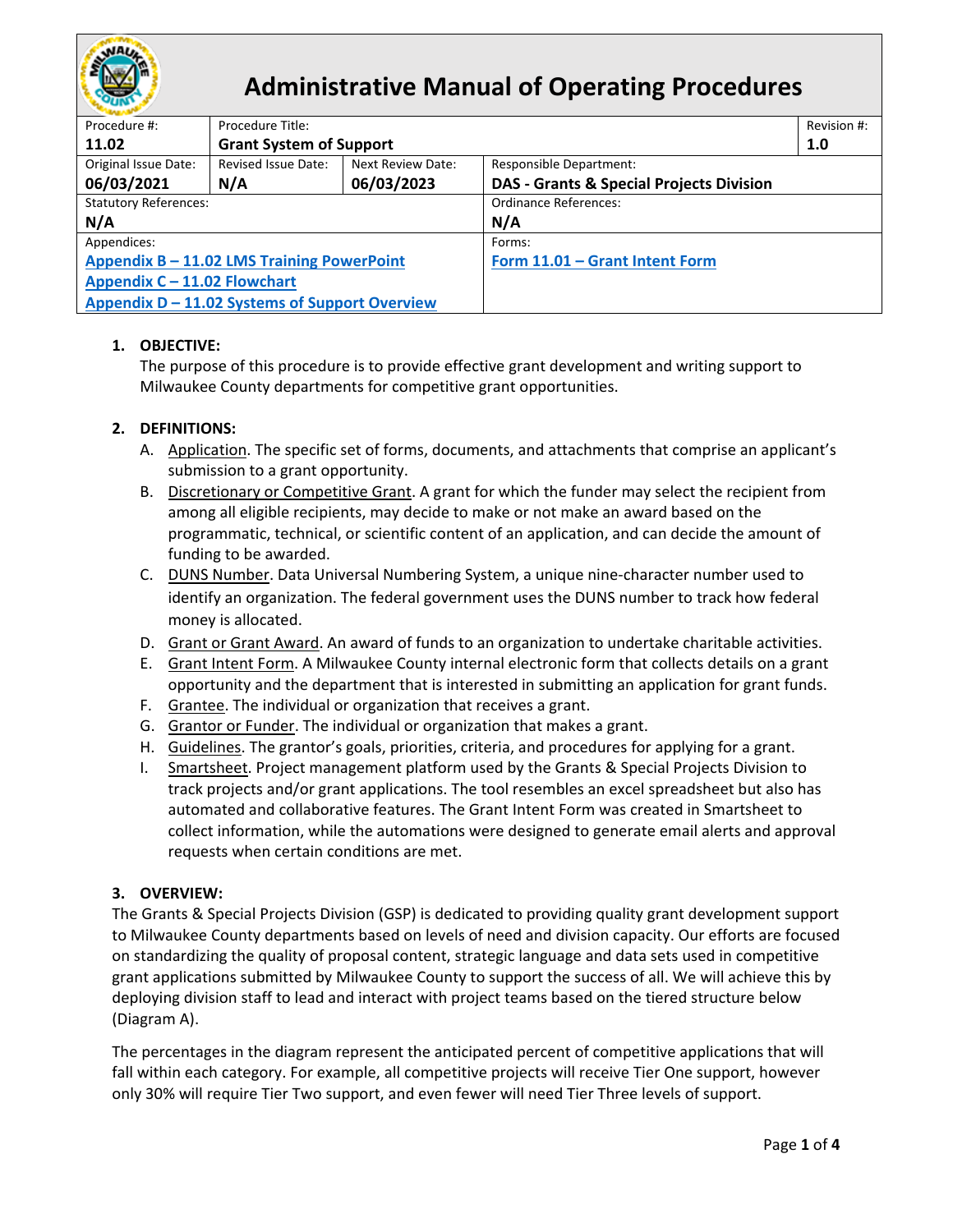### Diagram A: Tiered Levels of Grant Support



Alongside project support, the GSP team will also host grant writing professional developments to build the skills of interested staff. Capacity building will also occur through practical experience as staff participate in the development process with the GSP team. Therefore, a department that may rely on Tier Three support currently will not always need the same intensity as capacity is built over time. This allows GSP to be flexible and adjust levels of support as priorities necessitate shifts.

This model and process is designed to maximize GSP division resources to enhance current grant application efforts across Milwaukee County.

### **4. PROCEDURE:**

- A. Section I. Determining Level of Support Assigned to Grant Applications
	- i. The process for assigning GSP grant development support is initiated when a Milwaukee County employee finds a grant opportunity they would like to pursue.
	- ii. The employee follows the Grant Intent Notification AMOP and completes a [Grant Intent](https://app.smartsheet.com/b/form/bebc63351ec240a0a5c5cea5efe4fb31)  [Form.](https://app.smartsheet.com/b/form/bebc63351ec240a0a5c5cea5efe4fb31)
	- iii. A GSP team member will be assigned to the project when the form is received and will reach out to the project lead within 48 business hours.
	- iv. The GSP team member assigned will hold an initial meeting to review the needs and requests of the applying department.
	- v. The GSP team member review capacity and experience criteria for Tier One, Two and Three levels of support.
		- a. Tier One (Universal) Support: all competitive grant applications receive this support.
		- b. Tier Two (Collaborative) Support:
			- i. The department is responding to a new solicitation or funder for the first time,
			- ii. The department is responding to a solicitation in which their proposal was previously unsuccessful,
			- iii. The department has some level of grant writing experience but needs guided support,
			- iv. The application requires specific narrative, data, and/or research support that requires expertise or analysis beyond that of the applying department.
		- c. Tier Three (Lead) Support:
			- i. The applying department has little staff capacity or experience developing proposals,
			- ii. The solicitation is a multi-million-dollar opportunity that includes multiple County departments,
			- iii. The involvement of community partners requires intensive project management support,
			- iv. The nature of the funding opportunity requires centralization of the application process.
	- vi. The GSP staff member assigned will designate the appropriate level of support based on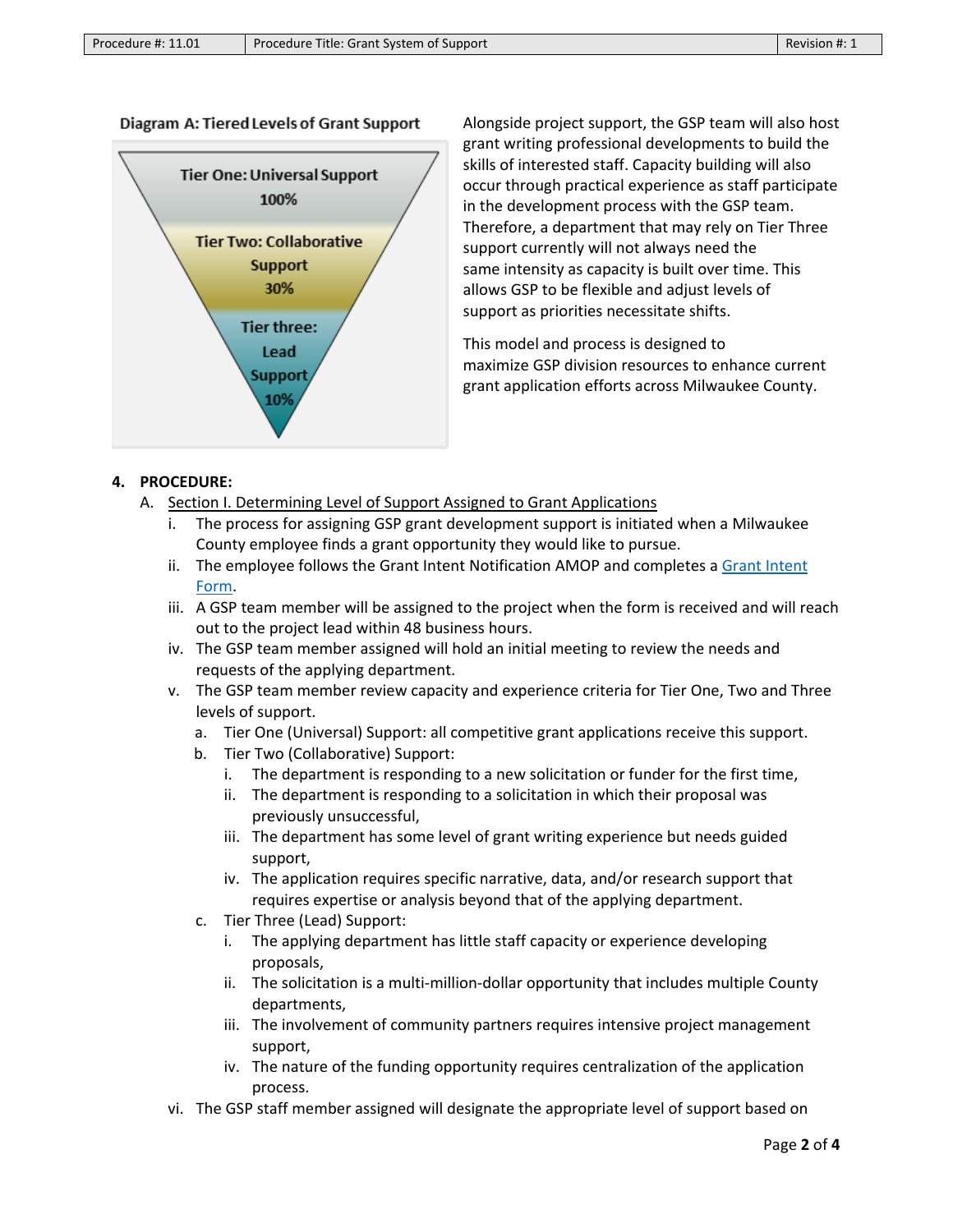these factors in GSP's project tracker in Smartsheet.

- vii. Grant development support will commence.
- B. Section II. Providing Tier One (Universal) Support for Grant Applications
	- *Overview:* Universal grant development support will be provided to every Milwaukee County department interested in pursuing competitive grant funding opportunities.
		- i. The GSP team member assigned will offer and facilitate the following support services to the applying department and project point of contact:
			- a. Consultation on the project idea and/or funder guidelines,
			- b. Coordination with other interested or involved County departments,
			- c. Narrative and budget review for proofreading/editing within an agreed-upon timeline,
			- d. Access to the Grant Writing Toolkit with samples and a library of narrative and data sets,
			- e. Organizational information and data needed including DUNS number or login support.
	- ii. The GSP representative and project point of contact will agree on a plan for communicating throughout the writing process, leading to the application deadline.
	- iii. When submitted, the project contact will provide the final application materials to GSP staff.
	- iv. GSP will then:
		- a. inventory the application materials in centralized archive folders,
		- b. mark the application as 'submitted' in GSP's project tracker in Smartsheet, and
		- c. send a congratulatory email to the individuals that worked on the application.
- C. Section III. Providing Tier Two (Collaborative) Support for Grant Applications *Overview:* In addition to Tier One support, approximately 30% of projects will receive a degree of Tier Two support. GSP staff will play a participatory role throughout the development process to meet the needs of the project team as an optional resource.
	- i. GSP staff will offer the following collaborative Tier Two support (plus Tier One support):
		- a. Facilitate development meetings with internal and/or external partners and stakeholders,
		- b. Formally assist with writing, researching, or analyzing data for sections of the application,
		- c. Provide budget and grant submittal support if working within a new application platform,
		- d. Set a development timeline and meeting cadence based on consensus of the project team.
	- ii. GSP staff will be an involved project team member throughout the process until the application is submitted.
	- iii. Post-award expenditures remain the responsibility of the lead department acting as the grantee.
	- iv. When submitted, the GSP staff will:
		- a. inventory the application materials in centralized archive folders,
		- b. mark the application as 'submitted' in GSP's project tracker in Smartsheet, and
		- c. send a congratulatory email to the individuals that worked on the application.

### D. Section IV. Providing Tier Three (Lead) Support for Grant Applications

*Overview:* GSP staff will play a lead role throughout the development process to meet the needs of the project team as a requested resource.

- i. GSP will lead the development of the grant application from start to finish under the content expertise of the involved department(s). This involves:
	- a. setting meeting cadence, scheduling meetings and creating agendas collaboratively,
	- b. project managing the development and submittal process,
	- c. take the lead to create writing templates and compiling the grant application,